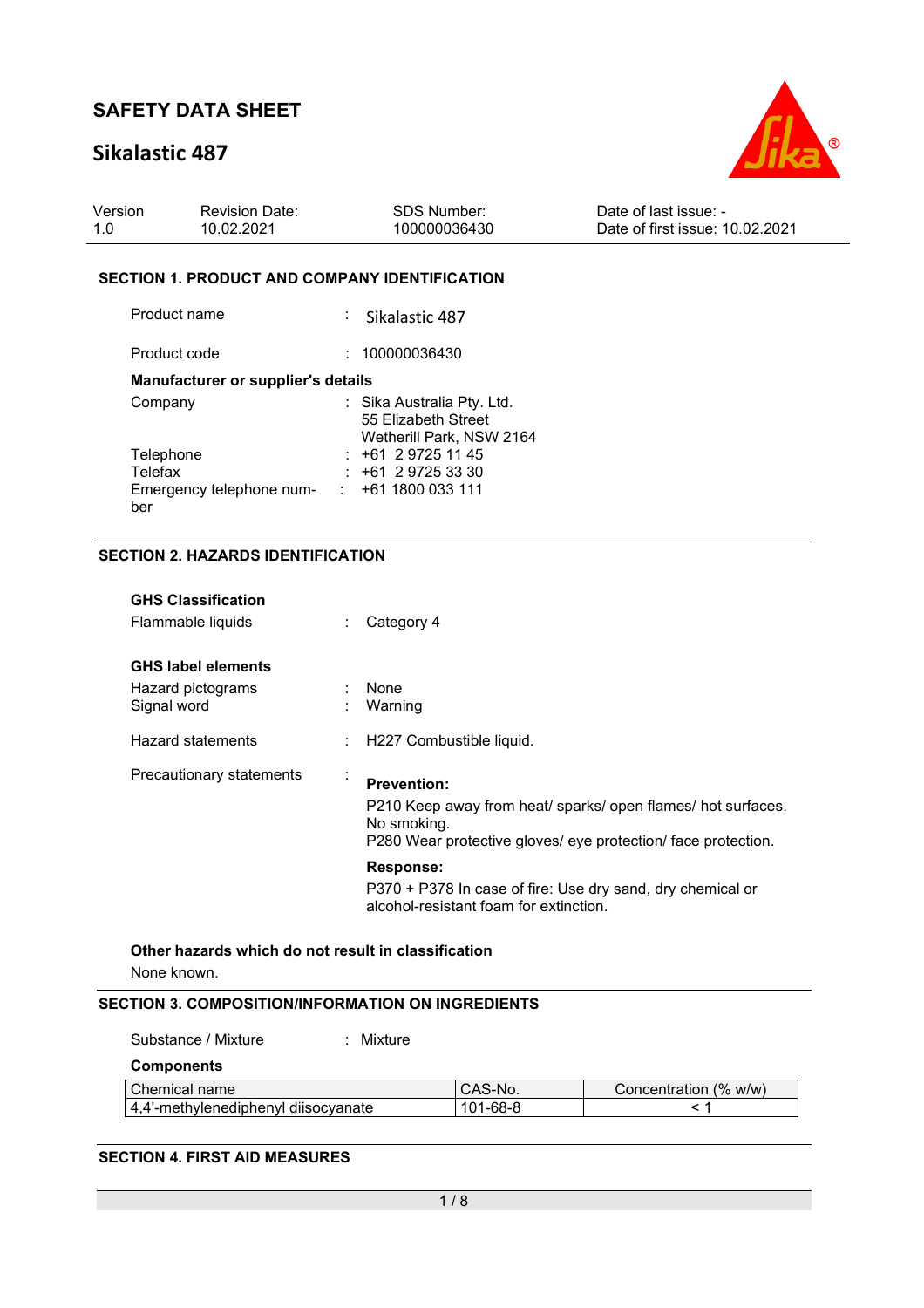# **Sikalastic 487**



| Version<br>1.0          |                        | <b>Revision Date:</b><br>10.02.2021                    |                                                                                                    | <b>SDS Number:</b><br>100000036430                                                                                                                                 | Date of last issue: -<br>Date of first issue: 10.02.2021 |
|-------------------------|------------------------|--------------------------------------------------------|----------------------------------------------------------------------------------------------------|--------------------------------------------------------------------------------------------------------------------------------------------------------------------|----------------------------------------------------------|
|                         | General advice         |                                                        |                                                                                                    | No hazards which require special first aid measures.                                                                                                               |                                                          |
|                         | If inhaled             |                                                        |                                                                                                    | Move to fresh air.                                                                                                                                                 |                                                          |
| In case of skin contact |                        |                                                        | : Take off contaminated clothing and shoes immediately.<br>Wash off with soap and plenty of water. |                                                                                                                                                                    |                                                          |
|                         | In case of eye contact |                                                        |                                                                                                    | Flush eyes with water as a precaution.<br>Remove contact lenses.<br>Keep eye wide open while rinsing.                                                              |                                                          |
|                         | If swallowed           |                                                        |                                                                                                    | Clean mouth with water and drink afterwards plenty of water.<br>Do not give milk or alcoholic beverages.<br>Never give anything by mouth to an unconscious person. |                                                          |
|                         | delayed                | Most important symptoms<br>and effects, both acute and | ÷.                                                                                                 | No known significant effects or hazards.<br>See Section 11 for more detailed information on health effects<br>and symptoms.                                        |                                                          |
|                         | Notes to physician     |                                                        |                                                                                                    | Treat symptomatically.                                                                                                                                             |                                                          |

## **SECTION 5. FIREFIGHTING MEASURES**

| Suitable extinguishing media : Carbon dioxide (CO2) |                                                                                               |
|-----------------------------------------------------|-----------------------------------------------------------------------------------------------|
| Unsuitable extinguishing<br>media                   | : Water                                                                                       |
| ucts                                                | Hazardous combustion prod- : No hazardous combustion products are known                       |
| ods                                                 | Specific extinguishing meth- : Standard procedure for chemical fires.                         |
| for firefighters                                    | Special protective equipment : In the event of fire, wear self-contained breathing apparatus. |

#### **SECTION 6. ACCIDENTAL RELEASE MEASURES**

| tive equipment and emer-<br>gency procedures             | Personal precautions, protec-: For personal protection see section 8.                                      |
|----------------------------------------------------------|------------------------------------------------------------------------------------------------------------|
| Environmental precautions                                | : No special environmental precautions required.                                                           |
| Methods and materials for<br>containment and cleaning up | Wipe up with absorbent material (e.g. cloth, fleece).<br>Keep in suitable, closed containers for disposal. |

## **SECTION 7. HANDLING AND STORAGE**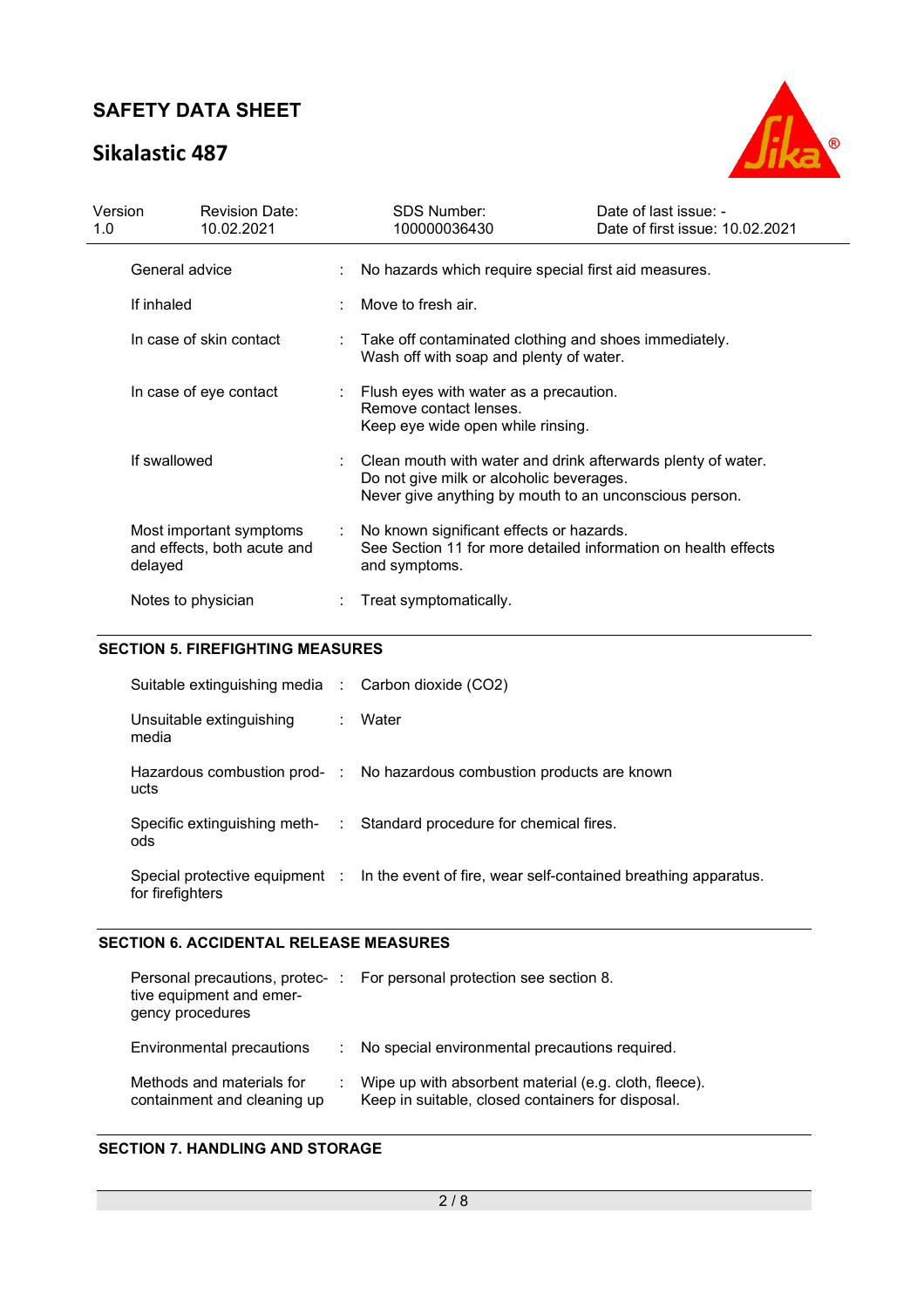# **Sikalastic 487**



| Version<br>1.0   | <b>Revision Date:</b><br>10.02.2021 |    | SDS Number:<br>100000036430                                                                                                                                                                       | Date of last issue: -<br>Date of first issue: 10.02.2021 |
|------------------|-------------------------------------|----|---------------------------------------------------------------------------------------------------------------------------------------------------------------------------------------------------|----------------------------------------------------------|
|                  | fire and explosion                  |    | Advice on protection against : Normal measures for preventive fire protection.                                                                                                                    |                                                          |
|                  | Advice on safe handling             |    | For personal protection see section 8.<br>products                                                                                                                                                | Follow standard hygiene measures when handling chemical  |
| Hygiene measures |                                     |    | : Handle in accordance with good industrial hygiene and safety<br>practice.<br>When using do not eat or drink.<br>When using do not smoke.<br>Wash hands before breaks and at the end of workday. |                                                          |
|                  | Conditions for safe storage         | ÷. | Store in original container.<br>Keep in a well-ventilated place.<br>Observe label precautions.<br>Store in accordance with local regulations.                                                     |                                                          |

## **SECTION 8. EXPOSURE CONTROLS/PERSONAL PROTECTION**

### **Components with workplace control parameters**

| Components                                 | CAS-No.                                                                                                                                                                                                                                                                                                                  | Value type<br>(Form of<br>exposure) | Control parame-<br>ters / Permissible<br>concentration         | <b>Basis</b> |  |
|--------------------------------------------|--------------------------------------------------------------------------------------------------------------------------------------------------------------------------------------------------------------------------------------------------------------------------------------------------------------------------|-------------------------------------|----------------------------------------------------------------|--------------|--|
| 4,4'-methylenediphenyl diiso-<br>cyanate   | 101-68-8                                                                                                                                                                                                                                                                                                                 | <b>TWA</b>                          | $0.02$ mg/m $3$<br>(NCO)                                       | AU OEL       |  |
|                                            | cinogen, Sensitiser                                                                                                                                                                                                                                                                                                      |                                     | Further information: Category 2 (Carc. 2) Suspected human car- |              |  |
|                                            |                                                                                                                                                                                                                                                                                                                          | <b>STEL</b>                         | $0.07$ mg/m $3$<br>(NCO)                                       | AU OEL       |  |
| <b>Appropriate engineering</b><br>controls | vent exposure to vapours.                                                                                                                                                                                                                                                                                                |                                     | Use adequate ventilation and/or engineering controls to pre-   |              |  |
| Personal protective equipment              |                                                                                                                                                                                                                                                                                                                          |                                     |                                                                |              |  |
| Respiratory protection                     | In case of inadequate ventilation wear respiratory protection.<br>Respirator selection must be based on known or anticipated<br>exposure levels, the hazards of the product and the safe<br>working limits of the selected respirator.                                                                                   |                                     |                                                                |              |  |
| Hand protection                            | Chemical-resistant, impervious gloves complying with an<br>approved standard should be worn at all times when handling<br>chemical products if a risk assessment indicates this is nec-<br>essary.<br>Follow AS/NZS 1337.1<br>Recommended: Butyl rubber/nitrile rubber gloves.<br>Contaminated gloves should be removed. |                                     |                                                                |              |  |
| Eye protection                             | Safety glasses                                                                                                                                                                                                                                                                                                           |                                     |                                                                |              |  |
| Skin and body protection                   | clothing, long trousers)                                                                                                                                                                                                                                                                                                 |                                     | Protective clothing (e.g. safety shoes, long-sleeved working   |              |  |
| 3/8                                        |                                                                                                                                                                                                                                                                                                                          |                                     |                                                                |              |  |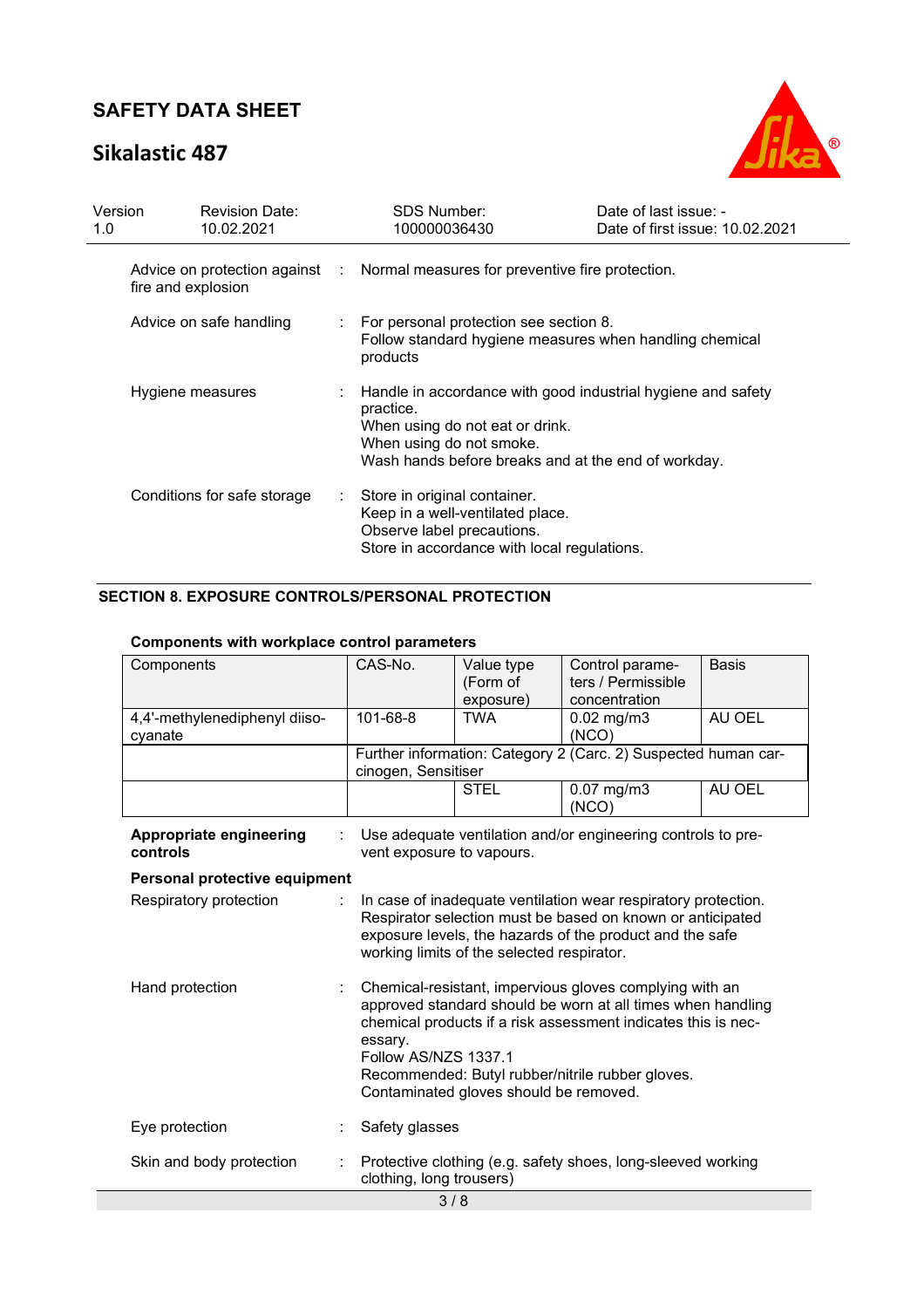# **Sikalastic 487**



| Version<br>1.0 | <b>Revision Date:</b><br>10.02.2021                         |                              | <b>SDS Number:</b><br>100000036430                                         | Date of last issue: -<br>Date of first issue: 10.02.2021 |
|----------------|-------------------------------------------------------------|------------------------------|----------------------------------------------------------------------------|----------------------------------------------------------|
|                |                                                             |                              | <b>Follow AS 2210:3</b><br>Protective clothing needs to be made of cotton. |                                                          |
|                | <b>SECTION 9. PHYSICAL AND CHEMICAL PROPERTIES</b>          |                              |                                                                            |                                                          |
|                | Appearance                                                  | $\mathcal{L}_{\mathrm{max}}$ | liquid (20 °C (68 °F))                                                     |                                                          |
|                | Colour                                                      |                              | t.<br>grey                                                                 |                                                          |
|                | Odour                                                       |                              | No data available                                                          |                                                          |
|                | <b>Odour Threshold</b>                                      |                              | No data available                                                          |                                                          |
|                | pH                                                          | ٠                            | No data available                                                          |                                                          |
|                | Melting point/range / Freezing : No data available<br>point |                              |                                                                            |                                                          |
|                | Boiling point/boiling range                                 | t.                           | No data available                                                          |                                                          |

(Method: closed cup)

|                           | : No data available                                       |
|---------------------------|-----------------------------------------------------------|
|                           | Upper explosion limit / Upper : No data available         |
|                           | Lower explosion limit / Lower : No data available         |
| $\mathbb{R}^{\mathbb{Z}}$ | $0.01$ hPa                                                |
|                           | No data available                                         |
|                           | ca. 1.38 g/cm3 (20 °C (68 °F))                            |
| ÷                         | No data available                                         |
| ÷                         | No data available                                         |
|                           | No data available                                         |
| t.                        | No data available                                         |
|                           | : No data available                                       |
|                           | ca. 10,000 mPa.s (20 °C (68 °F))                          |
| Flammability (solid, gas) | Solubility in other solvents<br>Decomposition temperature |

Flash point  $\qquad \qquad : \quad \text{ca. 61.0 } ^{\circ} \text{C (141.8 } ^{\circ} \text{F)}$ 

Evaporation rate : No data available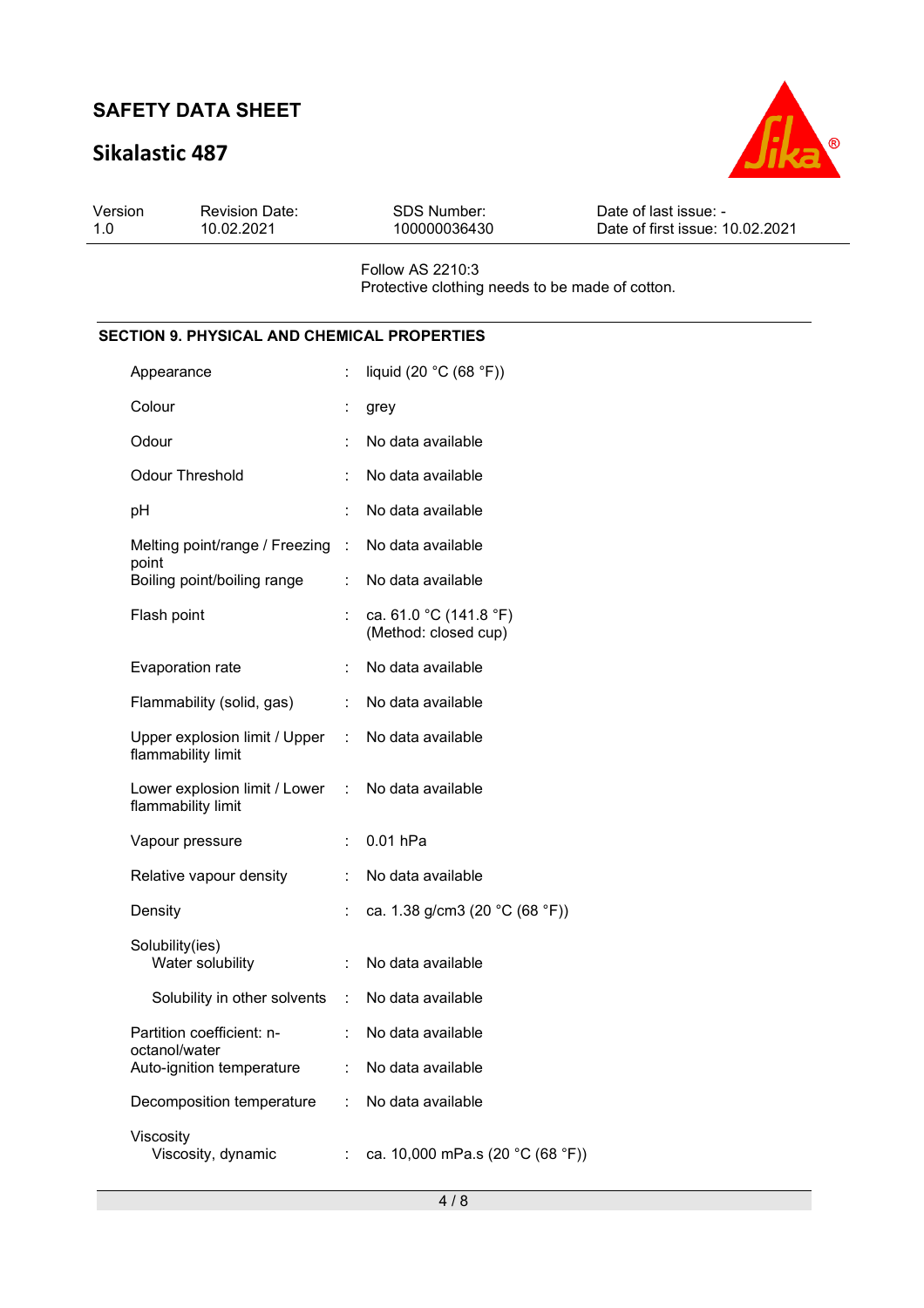# **Sikalastic 487**



| Version<br>1.0             | <b>Revision Date:</b><br>10.02.2021 |           | SDS Number:<br>100000036430                                                                                                                      | Date of last issue: -<br>Date of first issue: 10.02.2021 |
|----------------------------|-------------------------------------|-----------|--------------------------------------------------------------------------------------------------------------------------------------------------|----------------------------------------------------------|
|                            | Viscosity, kinematic                | ÷         | No data available                                                                                                                                |                                                          |
| Explosive properties       |                                     | ÷         | No data available                                                                                                                                |                                                          |
| Oxidizing properties       |                                     | $\bullet$ | No data available                                                                                                                                |                                                          |
| Volatile organic compounds |                                     |           | $\therefore$ Directive 2010/75/EU of 24 November 2010 on industrial<br>emissions (integrated pollution prevention and control)<br>Not applicable |                                                          |

#### **SECTION 10. STABILITY AND REACTIVITY**

| Reactivity                                | ÷                        | No dangerous reaction known under conditions of normal use. |
|-------------------------------------------|--------------------------|-------------------------------------------------------------|
| Chemical stability                        | $\mathcal{L}_{\rm{max}}$ | The product is chemically stable.                           |
| Possibility of hazardous reac- :<br>tions |                          | No hazards to be specially mentioned.                       |
| Conditions to avoid                       | ٠                        | No data available                                           |
| Incompatible materials                    |                          | see section 7.                                              |

### **SECTION 11. TOXICOLOGICAL INFORMATION**

### **Acute toxicity**

Not classified based on available information.

#### **Components:**

| 4,4'-methylenediphenyl diisocyanate: |                                                                                                    |
|--------------------------------------|----------------------------------------------------------------------------------------------------|
| Acute oral toxicity                  | : LD50 Oral (Rat): $> 4,700$ mg/kg<br>Method: OECD Test Guideline 401                              |
| Acute inhalation toxicity            | : $LC50: 1.5$ mg/l<br>Exposure time: 4 h<br>Test atmosphere: dust/mist<br>Method: Expert judgement |

## **Skin corrosion/irritation**

Not classified based on available information.

### **Serious eye damage/eye irritation**

Not classified based on available information.

**Respiratory or skin sensitisation** 

#### **Skin sensitisation**

Not classified based on available information.

#### **Respiratory sensitisation**

Not classified based on available information.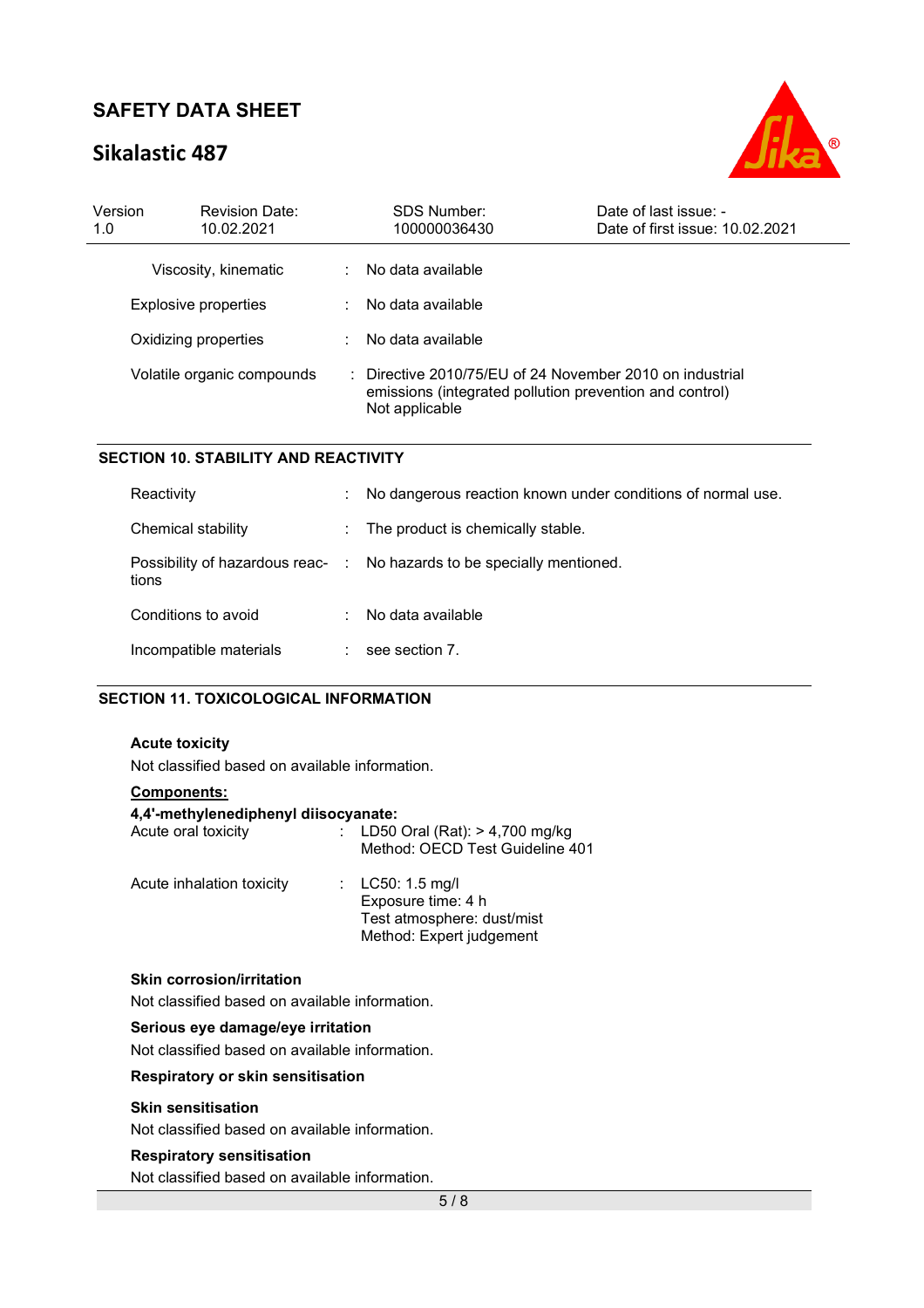# **Sikalastic 487**



| Version | <b>Revision Date:</b> | SDS Number:  | Date of last issue: -           |  |
|---------|-----------------------|--------------|---------------------------------|--|
| 1.0     | 10.02.2021            | 100000036430 | Date of first issue: 10.02.2021 |  |

### **Chronic toxicity**

**Germ cell mutagenicity**  Not classified based on available information.

#### **Carcinogenicity**

Not classified based on available information.

### **Reproductive toxicity**  Not classified based on available information.

#### **STOT - single exposure**

Not classified based on available information.

# **STOT - repeated exposure**

Not classified based on available information.

### **Aspiration toxicity**

Not classified based on available information.

### **SECTION 12. ECOLOGICAL INFORMATION**

| <b>Ecotoxicity</b><br>No data available                   |                                                |
|-----------------------------------------------------------|------------------------------------------------|
| Persistence and degradability<br>No data available        |                                                |
| <b>Bioaccumulative potential</b><br>No data available     |                                                |
| <b>Mobility in soil</b><br>No data available              |                                                |
| Other adverse effects                                     |                                                |
| <b>Product:</b><br>Additional ecological infor-<br>mation | : There is no data available for this product. |

### **SECTION 13. DISPOSAL CONSIDERATIONS**

| <b>Disposal methods</b> |                                                                                                                                                            |
|-------------------------|------------------------------------------------------------------------------------------------------------------------------------------------------------|
| Waste from residues     | Do not contaminate ponds, waterways or ditches with chemi-<br>cal or used container.<br>Send to a licensed waste management company.                       |
| Contaminated packaging  | : Empty remaining contents.<br>Dispose of as unused product.<br>Do not re-use empty containers.<br>Do not burn, or use a cutting torch on, the empty drum. |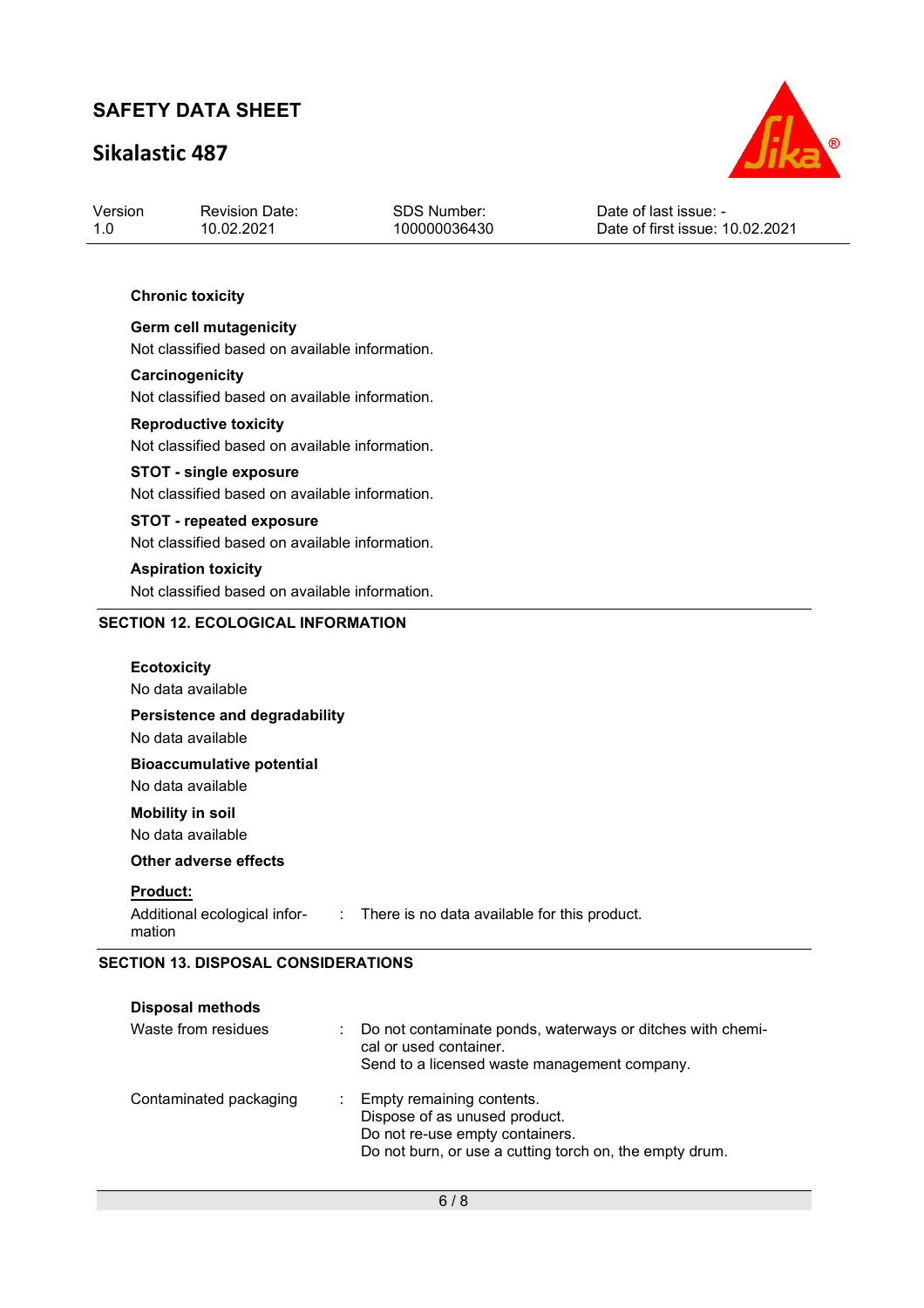# **Sikalastic 487**



| Version | <b>Revision Date:</b> | SDS Number:  | Date of last issue: -           |
|---------|-----------------------|--------------|---------------------------------|
| -1.0    | 10.02.2021            | 100000036430 | Date of first issue: 10.02.2021 |

If potential for exposure exists refer to Section 8 for specific personal protective equipment.

### **SECTION 14. TRANSPORT INFORMATION**

#### **International Regulations**

**UNRTDG** Not regulated as a dangerous good

**IATA-DGR** Not regulated as a dangerous good

**IMDG-Code** Not regulated as a dangerous good

**Transport in bulk according to Annex II of MARPOL 73/78 and the IBC Code** 

Not applicable for product as supplied.

### **National Regulations**

### **ADG**

Not regulated as a dangerous good

### **SECTION 15. REGULATORY INFORMATION**

### **Safety, health and environmental regulations/legislation specific for the substance or mixture**

| Standard for the Uniform<br>Scheduling of Medicines and<br>Poisons                             | No poison schedule number allocated |                                                                                                                                                                                                    |  |  |
|------------------------------------------------------------------------------------------------|-------------------------------------|----------------------------------------------------------------------------------------------------------------------------------------------------------------------------------------------------|--|--|
| International Chemical Weapons Convention (CWC)<br>Schedules of Toxic Chemicals and Precursors |                                     | Not applicable                                                                                                                                                                                     |  |  |
| <b>Prohibition/Licensing Requirements</b>                                                      |                                     | : There is no applicable prohibition,<br>authorisation and restricted use<br>requirements, including for carcino-<br>gens referred to in Schedule 10 of<br>the model WHS Act and Regula-<br>tions. |  |  |

|      | The components of this product are reported in the following inventories: |
|------|---------------------------------------------------------------------------|
| AIIC | : On the inventory, or in compliance with the inventory                   |

### **SECTION 16. OTHER INFORMATION**

| <b>Revision Date</b><br>Date format               | : 10.02.2021<br>$:$ dd.mm.yyyy                              |
|---------------------------------------------------|-------------------------------------------------------------|
| <b>Full text of other abbreviations</b><br>AU OEL | : Australia. Workplace Exposure Standards for Airborne Con- |
|                                                   |                                                             |